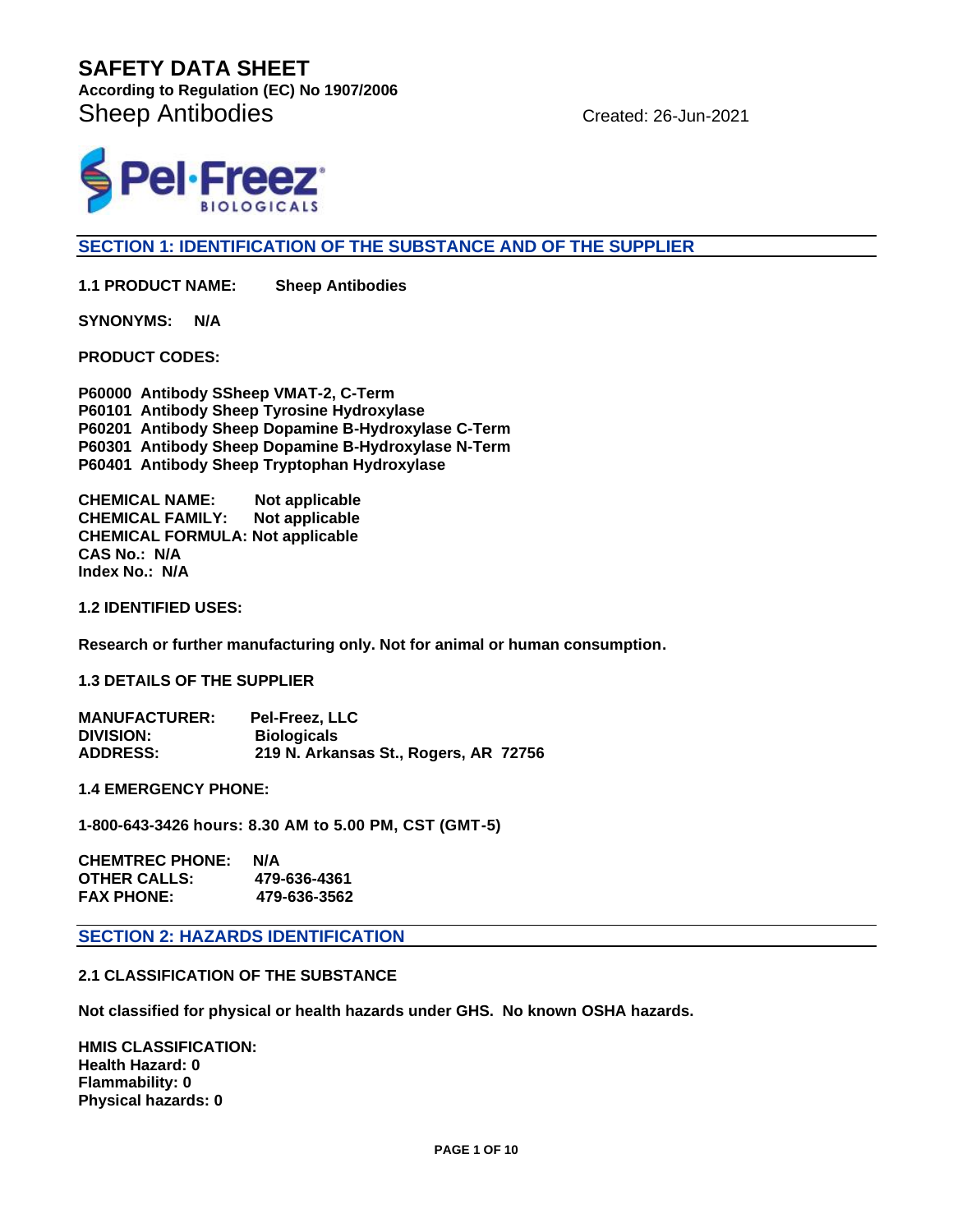**According to Regulation (EC) No 1907/2006** 

Sheep Antibodies Created: 26-Jun-2021 **NFPA RATING: Health Hazard: 0 Fire: 0 Reactivity hazard: 0**

### **POTENTIAL HEALTH EFFECTS**

**EYES:** May cause eye irritation. **SKIN:** May cause skin irritation. **INGESTION:** May be harmful if swallowed. **INHALATION:** May cause irritation of respiratory tract

**ACUTE HEALTH HAZARDS:** Not determined

**CHRONIC HEALTH HAZARDS:** Not determined

### **MEDICAL CONDITIONS GENERALLY AGGRAVATED BY EXPOSURE:** Not Determined

#### **CARCINOGENICITY**

**OSHA:** Not determined **ACGIH:** Not determined **NTP:** Not determined **IARC:** Not determined **IARC:** Not determined

**OTHER:** Not determined

# **2.2 LABEL ELEMENTS**

**Hazard pictograms:** N/A

**Signal word:** N/A

**Hazard statements:** N/A

**Precautionary statements:** N/A

**Supplemental Hazard information:** N/A

**2.3 OTHER HAZARDS: N/A**

### **SECTION 3: COMPOSITION**

### **3.1 INGREDIENTS**

**No ingredients are hazardous according to OSHA criteria.**

### **SECTION 4: FIRST AID MEASURES**

### **4.1 DESCRIPTION OF FIRST AID MEASURES**

**EYES:** In the case of contact with eyes, flush eyes with plenty of water as a precaution.

**SKIN:** Wash with plenty of soap and water.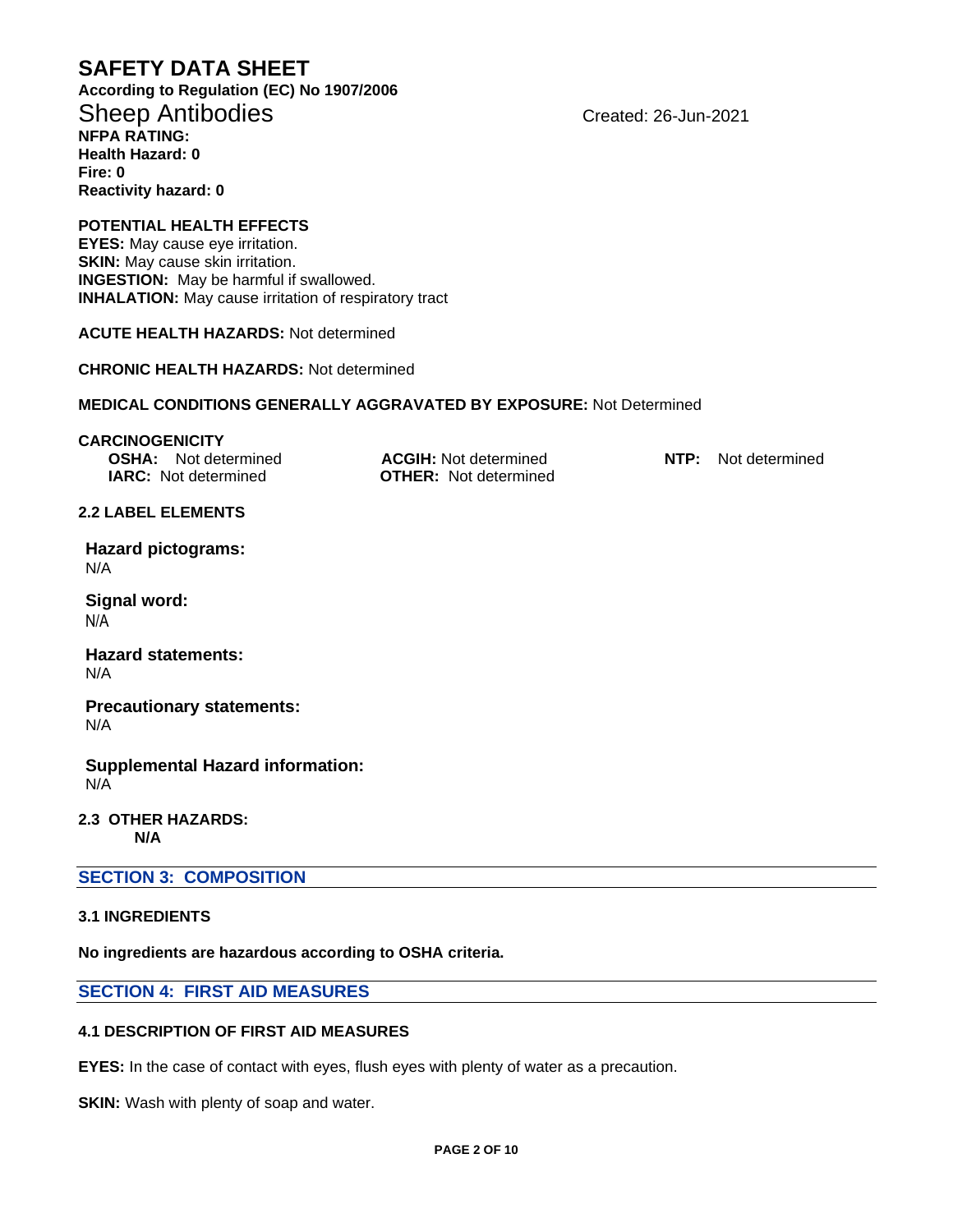### **SAFETY DATA SHEET According to Regulation (EC) No 1907/2006**  Sheep Antibodies Created: 26-Jun-2021 **INGESTION:** Rinse mouth with water.

**INHALATION:** Move to fresh air. If not breathing give artificial respiration.

### **NOTES TO PHYSICIANS OR FIRST AID PROVIDERS:** None

### **SECTION 4 NOTES: N/A**

### **SECTION 5: FIRE-FIGHTING MEASURES**

#### **5.1 EXTINGUISHING MEDIA:**

**Suitable extinguishing media:** Use dry chemical, CO2, water spray or appropriate foam. If in a laboratory setting, follow laboratory fire suppression procedures.

**Unsuitable extinguishing media:** None

#### **5.2 SPECIAL FIRE FIGHTING PROCEDURES:** None known

#### **5.3 ADVICE FOR FIRE-FIGHTERS**

**Hazardous decomposition products:** Thermal decomposition can lead to release of irritating gases and vapors such as carbon oxides.

#### **FLAMMABLE LIMITS IN AIR, (% BY VOLUME) UPPER:** Not Determined

**LOWER:** Not Determined

### **FLASH POINT:**

 **F:** Not Determined  **C:** Not Determined **METHOD USED:** N/A

#### **AUTOIGNITION TEMPERATURE:**

- **F:** Not Determined
- **C:** Not Determined

### **NFPA HAZARD CLASSIFICATION**

 **HEALTH:** Not Determined **FLAMMABILITY:** Not Determined **REACTIVITY:** Not Determined  **OTHER:** Not Determined

#### **HMIS HAZARD CLASSIFICATION**

 **HEALTH:** Not Determined **FLAMMABILITY:** Not Determined **REACTIVITY:** Not Determined  **PROTECTION:** Not Determined

### **SECTION 6: ACCIDENTAL RELEASE MEASURES**

### **6.1 PERSONAL PRECAUTIONS, PROTECTIVE EQUIPMENT AND EMERGENCY PROCEDURES**

**For non-emergency personnel**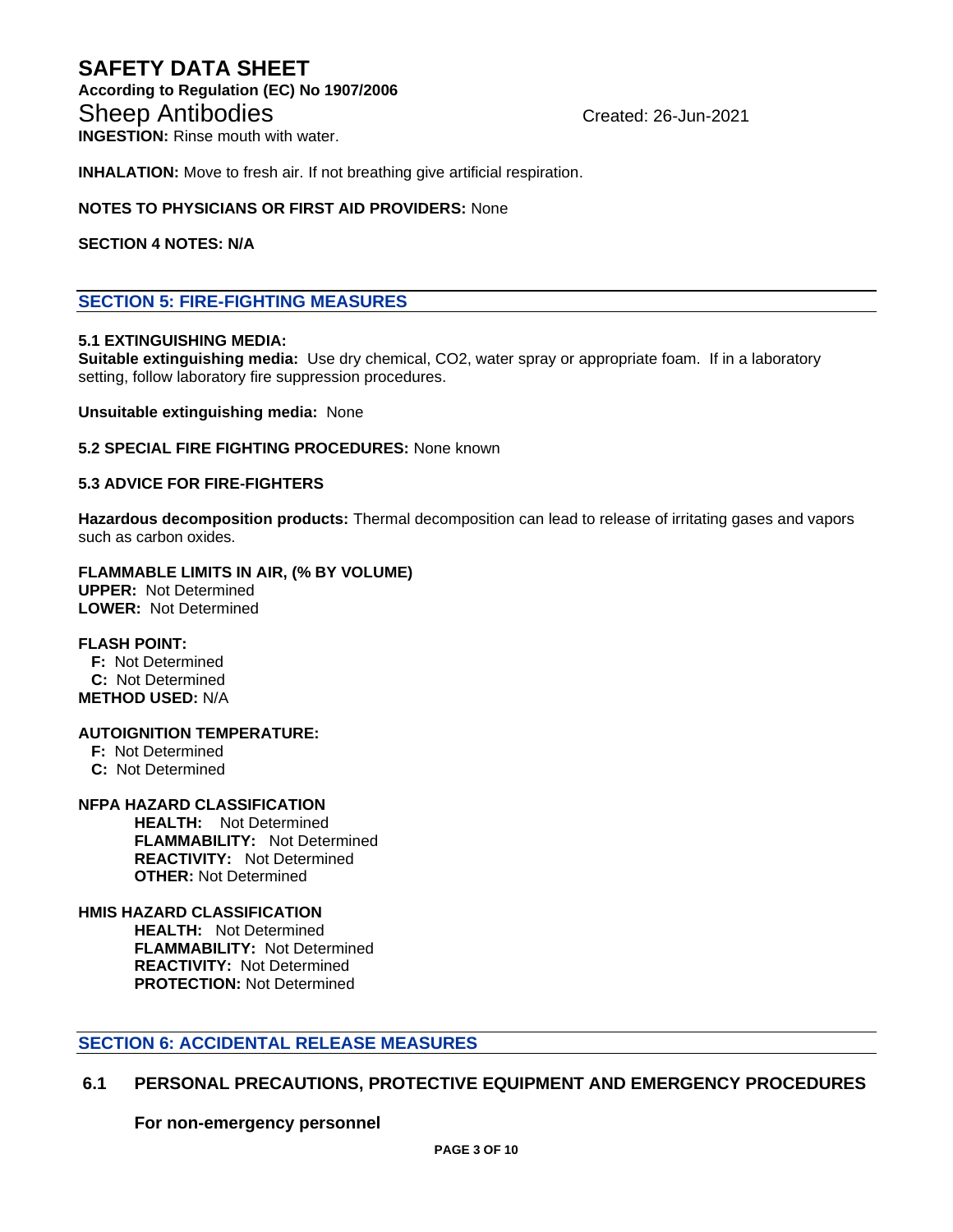### **According to Regulation (EC) No 1907/2006**

### Sheep Antibodies Created: 26-Jun-2021

Protective equipment: Wear gloves and lab coat, or other protective covering.

Emergency procedures: Stop the spill. Contain with inert absorbent material. Sweep up or shovel. Keep in suitable closed containers for disposal. Wash spill site after pick up is complete.

### **For emergency responders**

Personal protective equipment: Wear gloves and lab coat, or other protective covering

### **6.2 ENVIRONMENTAL PRECAUTIONS: N/A**

### **6.3 METHODS AND MATERIAL FOR CONTAINMENT AND CLEANING UP**

**For containment:** Contain with inert absorbent material. Sweep up or shovel. Keep in suitable closed containers for disposal.

**For cleaning up:** Wash spill site after pick up is complete.

### **Other information: N/A**

### **SECTION 7: HANDLING AND STORAGE**

 **PRECAUTIONS:** Use only in area provided with appropriate exhaust ventilation. Wear personal protective equipment.

### **7.1 PRECAUTIONS FOR SAFE HANDLING**

**Protective measures:**

**Advice on safe handling:** N/A

**Fire preventions:** N/A

**Aerosol and dust generation preventions:** N/A

**Environmental precautions:** N/A

### **7.2 CONDITIONS FOR SAFE STORAGE, INCLUDING ANY INCOMPATIBILITIES**

**Technical measures and storage conditions:** Store refrigerated or frozen

**Packaging materials:** Leak proof materials

**Requirements for storage rooms and vessels: N/A**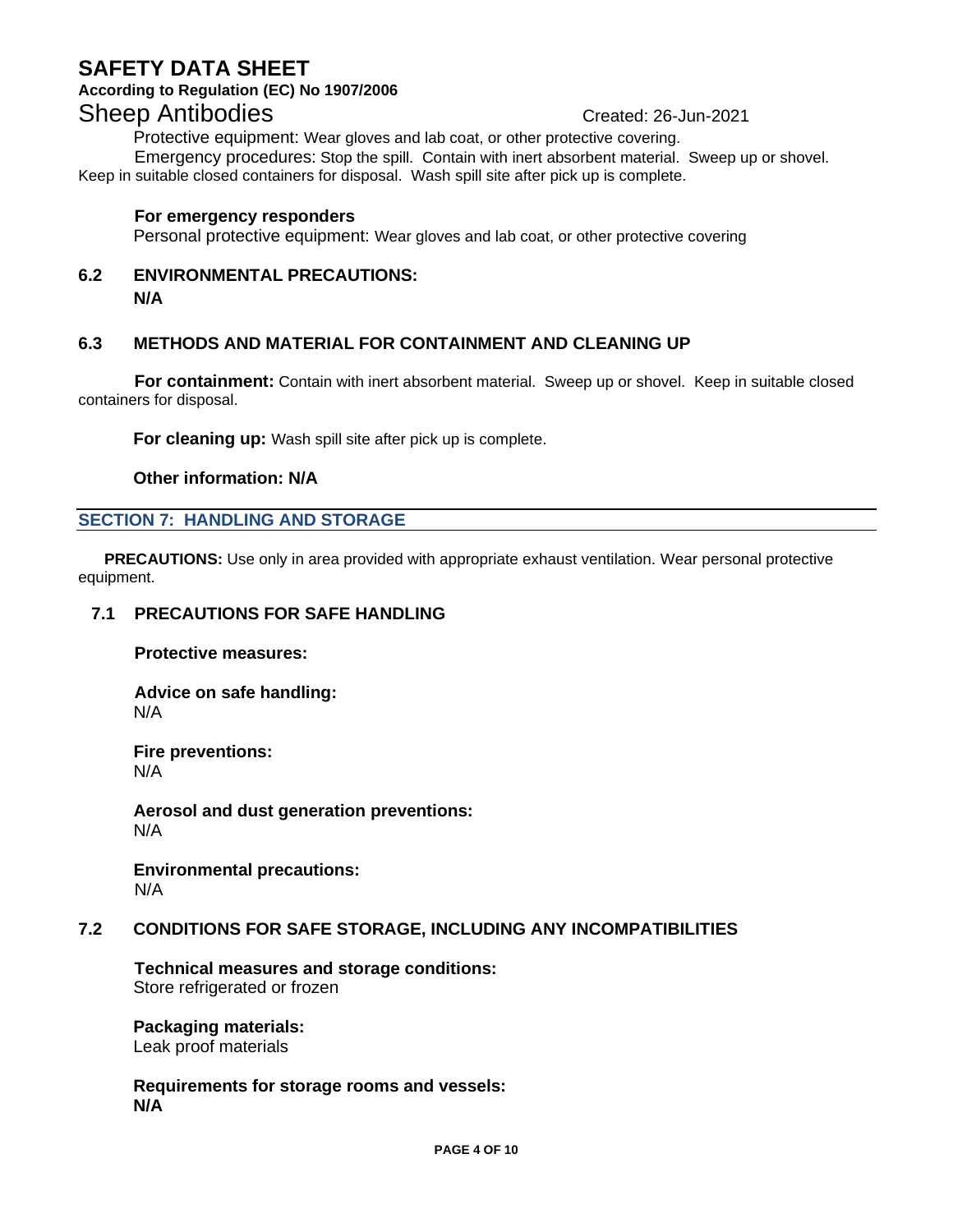**According to Regulation (EC) No 1907/2006**  Sheep Antibodies Created: 26-Jun-2021

**Hints on storage assembly:**

**Storage class:** N/A

**Materials to avoid:** N/A

**Further information on storage conditions:** N/A

### **7.3 SPECIFIC END USES:**

**Recommendations:** For research or further manufacturing. Not for consumption.

### **SECTION 8: EXPOSURE CONTROLS/PERSONAL PROTECTION**

**Contains no substances with occupational exposure limit values**

### **8.1 CONTROL PARAMETERS**

#### **8.1.1 OCCUPATIONAL EXPOSURE LIMITS:** Not determined

**8.1.2 BIOLOGICAL LIMIT VALUES:**

N/A

### **8.2 EXPOSURE CONTROLS**

### **8.2.1 APPROPRIATE ENGINEERING CONTROLS:**

Ensure adequate ventilation.

### **8.2.2 PERSONAL PROTECTIVE EQUIPMENT:**

**VENTILATION:** Ensure adequate ventilation.

### **RESPIRATORY PROTECTION:** None

**EYE PROTECTION:** Safety Glasses if appropriate

**SKIN PROTECTION: PVC or nitrile disposable gloves** 

**OTHER PROTECTIVE CLOTHING OR EQUIPMENT:** None.

**WORK HYGIENIC PRACTICES:** Avoid contact with skin, eyes, and clothing.

**8.2.3 ENVIRONMENTAL EXPOSURE CONTROLS:** N/A

### **Consumer exposure control**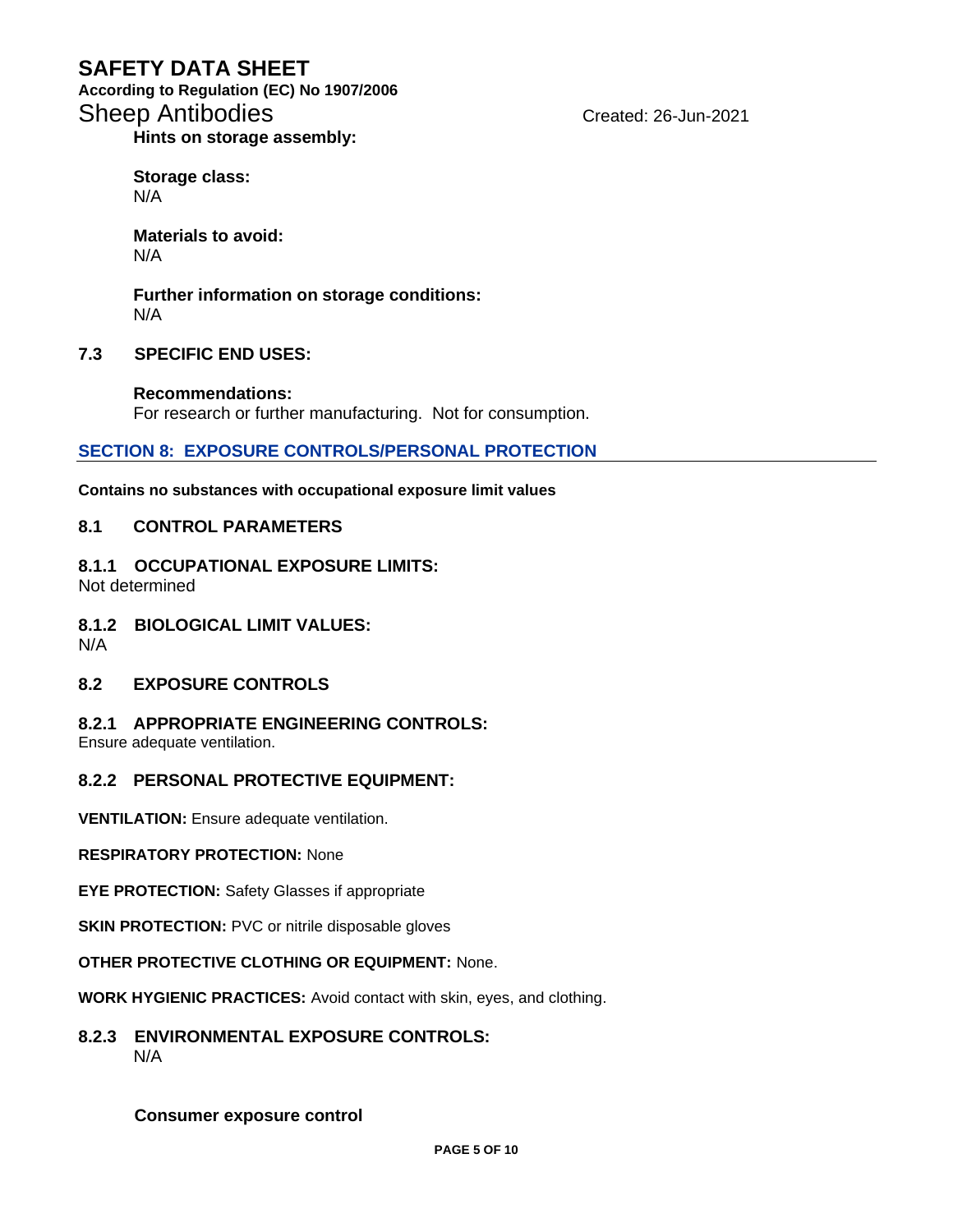### **SAFETY DATA SHEET According to Regulation (EC) No 1907/2006**

### Sheep Antibodies Created: 26-Jun-2021

Measures related to consumer uses of the substance (as such or in mixtures): None

Measures related to the service life of the substance in articles: None

### **SECTION 9: PHYSICAL AND CHEMICAL PROPERTIES**

### **9.1 INFORMATION ON BASIC PHYSICAL AND CHEMICAL PROPERTIES**

| pH AS SUPPLIED: Not applicable<br>pH (Other):<br><b>BOILING POINT: Not Determined</b>                                                           |                | Not applicable           | <b>F:</b> Not Determined  |                          |                |  | <b>C:</b> Not Determined             |  |                |  |
|-------------------------------------------------------------------------------------------------------------------------------------------------|----------------|--------------------------|---------------------------|--------------------------|----------------|--|--------------------------------------|--|----------------|--|
| <b>MELTING POINT: Not Determined</b>                                                                                                            | F: I           |                          | Not Determined            |                          |                |  | <b>C:</b> Not Determined             |  |                |  |
| <b>FREEZING POINT:</b>                                                                                                                          | F: I           |                          | Not Determined            |                          | $\mathbf{C}$ : |  | Not Determined                       |  |                |  |
| VAPOR PRESSURE (mmHg) @: Not Determined                                                                                                         |                |                          | <b>F:</b> Not Determined  |                          | C:             |  | Not Determined                       |  |                |  |
| VAPOR DENSITY (AIR = 1) @: Not Determined                                                                                                       | F: I           |                          | Not Determined            |                          | C:             |  | Not Determined                       |  |                |  |
| <b>SPECIFIC GRAVITY (H2O = 1) @: Not Determined</b>                                                                                             |                |                          | <b>F:</b> Not Determined  |                          | C:             |  | Not Determined                       |  |                |  |
| <b>EVAPORATION RATE: Not Determined</b>                                                                                                         |                |                          |                           |                          |                |  |                                      |  |                |  |
| $BASIS (=1):$                                                                                                                                   | Not Determined |                          |                           |                          |                |  |                                      |  |                |  |
| <b>SOLUBILITY IN WATER: Soluble</b>                                                                                                             |                |                          |                           |                          |                |  |                                      |  |                |  |
| PERCENT SOLIDS BY WEIGHT:<br><b>PERCENT VOLATILE: Not Determined</b><br>BY WT/ BY VOL @<br><b>F:</b> Not Determined<br><b>C:</b> Not Determined |                |                          |                           |                          |                |  |                                      |  |                |  |
| <b>VOLATILE ORGANIC COMPOUNDS (VOC): Not Determined</b>                                                                                         |                |                          |                           |                          |                |  |                                      |  |                |  |
| <b>WITH WATER: Not Determined</b>                                                                                                               |                |                          |                           | <b>LBS/GAL</b>           |                |  | <b>WITHOUT WATER:</b> Not Determined |  | <b>LBS/GAL</b> |  |
| <b>MOLECULAR WEIGHT: Not Determined</b><br>VISCOSITY@: Not Determined                                                                           |                |                          |                           |                          |                |  |                                      |  |                |  |
|                                                                                                                                                 |                |                          | <b>F:</b> Not Determined  | <b>C:</b> Not Determined |                |  |                                      |  |                |  |
| 9.2                                                                                                                                             |                |                          | <b>OTHER INFORMATION:</b> |                          |                |  |                                      |  |                |  |
|                                                                                                                                                 |                | <b>Physical hazards:</b> |                           |                          |                |  |                                      |  |                |  |

**Explosives**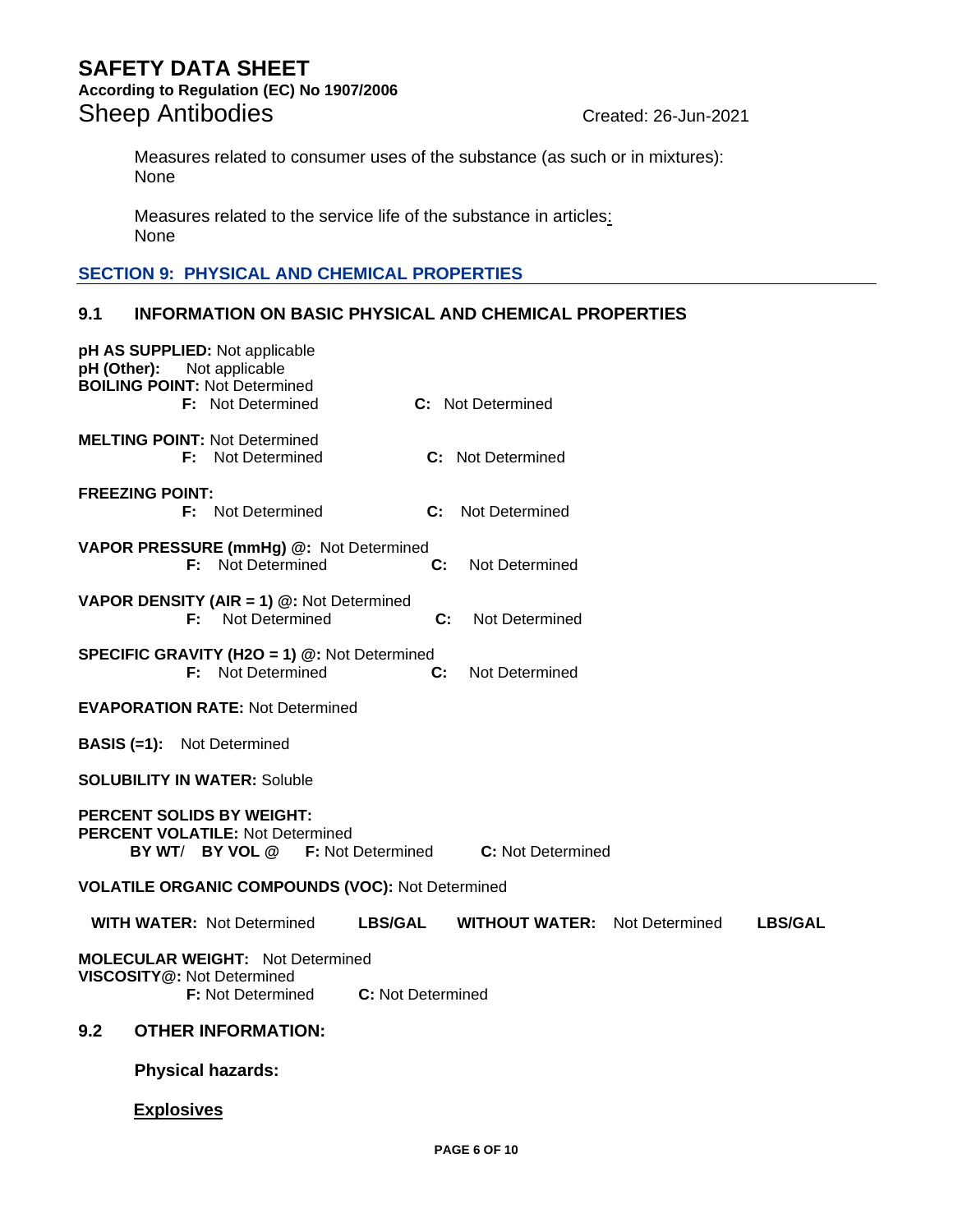**According to Regulation (EC) No 1907/2006**  Sheep Antibodies Created: 26-Jun-2021 Not applicable

### **Flammable gases**

Not applicable

### **Flammable aerosols**

Not applicable

### **Oxidising gases**

Not applicable

### **Gases under pressure**

Not applicable

### **Flammable liquids**

Not applicable

### **Flammable solids**

Not applicable

### **Self-reactive substances and mixtures**

Not applicable

### **Pyrophoric liquids**

Not applicable

### **Pyrophoric solids**

### Not applicable

### **Self-heating substances and mixtures**

Not applicable

### **Substances or mixtures which, in contact with water emit flammable gases**

Not applicable

### **Oxidising liquids**

Not applicable

### **Oxidising solids**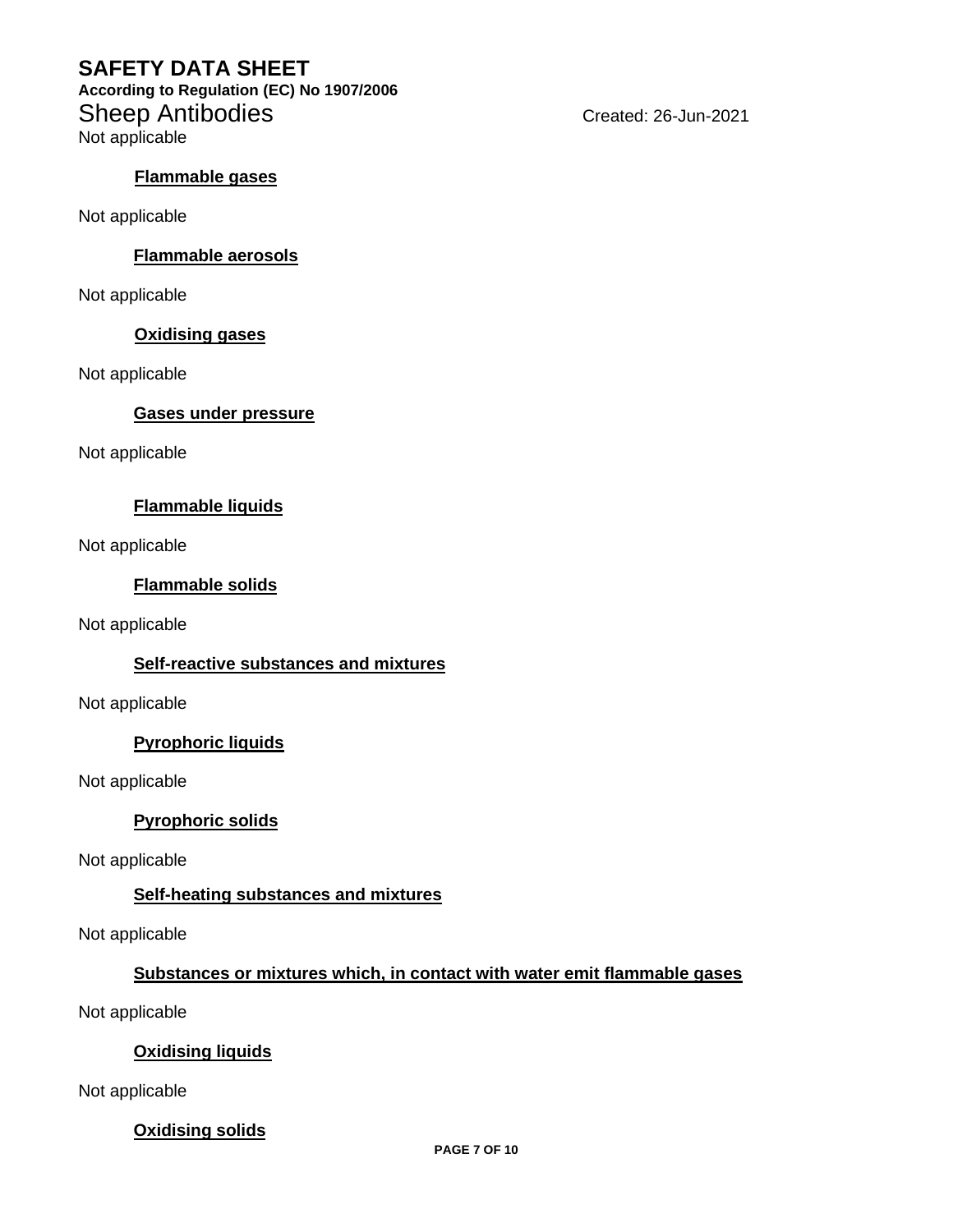**According to Regulation (EC) No 1907/2006**  Sheep Antibodies Created: 26-Jun-2021

Not applicable

### **Organic peroxides**

Not applicable

### **Metal corrosion**

Not applicable

### **SECTION 10: STABILITY AND REACTIVITY**

### **10.1 REACTIVITY**

None under normal processing

### **10.2 CHEMICAL STABILITY**

Stable for up to 1 year when stored under recommended conditions.

### **10.3 POSSIBILITY OF HAZARDOUS REACTIONS**

None under normal processing

### **10.4 CONDITIONS TO AVOID:**

Exposure to air, moisture, or high temperatures over long periods

### **10.5 INCOMPATIBLE MATERIALS:**

Strong Oxidizing agents

### **10.6 HAZARDOUS DECOMPOSITION PRODUCTS:**

Thermal decomposition can lead to release of irritating gases and vapors such as carbon oxides.

### **SECTION 11: TOXICOLOGICAL INFORMATION**

**TOXICOLOGICAL INFORMATION:** No data is available for this product.

### **SECTION 12: ECOLOGICAL INFORMATION**

### **ECOLOGICAL INFORMATION:**

| <b>Mobility:</b>            | No data available |
|-----------------------------|-------------------|
| <b>Bioaccumulation:</b>     | No data available |
| <b>Ecotoxicity effects:</b> | No data available |
| <b>Aquatic toxicity:</b>    | No data available |

### **SECTION 13: DISPOSAL CONSIDERATIONS**

**WASTE FROM RESIDUES / UNUSED PRODUCTS:** Waste disposal must be in accordance with appropriate Federal, State, and local regulations. This product, if unaltered by use, may be disposed of by treatment at a permitted facility or as advised by your local hazardous waste regulatory authority. Residue from fires extinguished with this material may be hazardous.

**CONTAMINATED PACKAGING:** Do not re-use empty containers.

**PAGE 8 OF 10**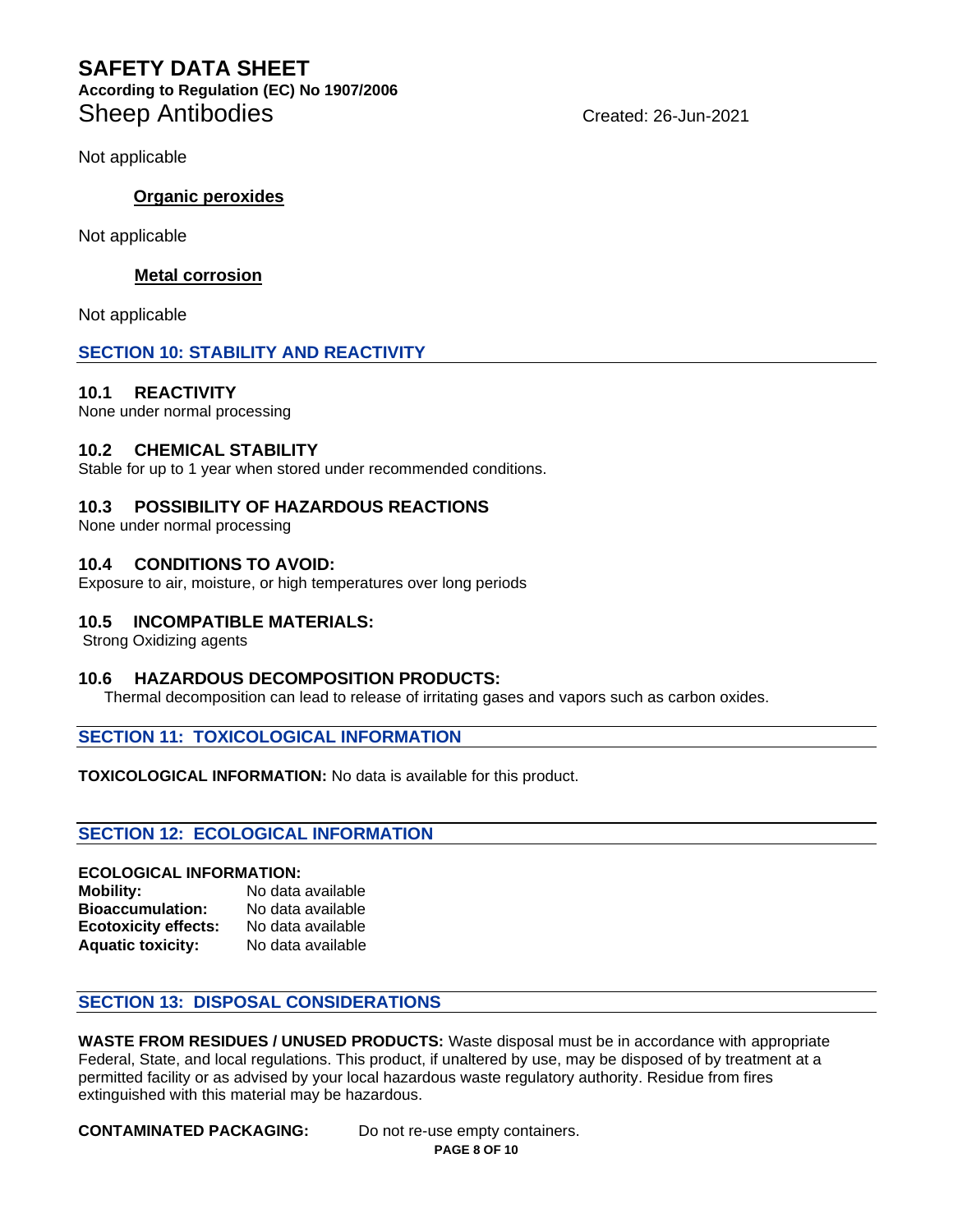**According to Regulation (EC) No 1907/2006**  Sheep Antibodies Created: 26-Jun-2021

**RCRA HAZARD CLASS:** Not determined.

### **SECTION 14: TRANSPORT INFORMATION**

**U.S. DEPARTMENT OF TRANSPORTATION PROPER SHIPPING NAME: HAZARD CLASS:** No dangerous goods class allocated **ID NUMBER:** Not regulated **PACKING GROUP:** None **LABEL STATEMENT:** None

**WATER TRANSPORTATION PROPER SHIPPING NAME: HAZARD CLASS:** No dangerous goods class allocated **ID NUMBER:** Not regulated **PACKING GROUP:** None **LABEL STATEMENTS:** None

**AIR TRANSPORTATION PROPER SHIPPING NAME: HAZARD CLASS:** No dangerous goods class allocated **ID NUMBER:** Not regulated  **PACKING GROUP:** None **LABEL STATEMENTS:** None

**OTHER AGENCIES:** Not Applicable

### **SECTION 15: REGULATORY INFORMATION**

**U.S. FEDERAL REGULATIONS TSCA (TOXIC SUBSTANCE CONTROL ACT):** Not Applicable

 **CERCLA (COMPREHENSIVE RESPONSE COMPENSATION, AND LIABILITY ACT):** Not Applicable

 **SARA TITLE III (SUPERFUND AMENDMENTS AND REAUTHORIZATION ACT):** Not Applicable

**311/312 HAZARD CATEGORIES:** Not Applicable

**313 REPORTABLE INGREDIENTS:** Not Applicable

**STATE REGULATIONS:** Not Applicable

**INTERNATIONAL REGULATIONS:** Not Applicable

**SECTION 16: OTHER INFORMATION**

**OTHER INFORMATION:** N/A

### **PREPARATION INFORMATION:** N/A

**DISCLAIMER:** To the best of our knowledge, the information contained herein is accurate. However, neither the above named supplier, nor any of its subsidiaries, assumes any liability whatsoever for the accuracy or completeness of the information contained herein.

Final determination of suitability of any material is the sole responsibility of the user. All materials may present